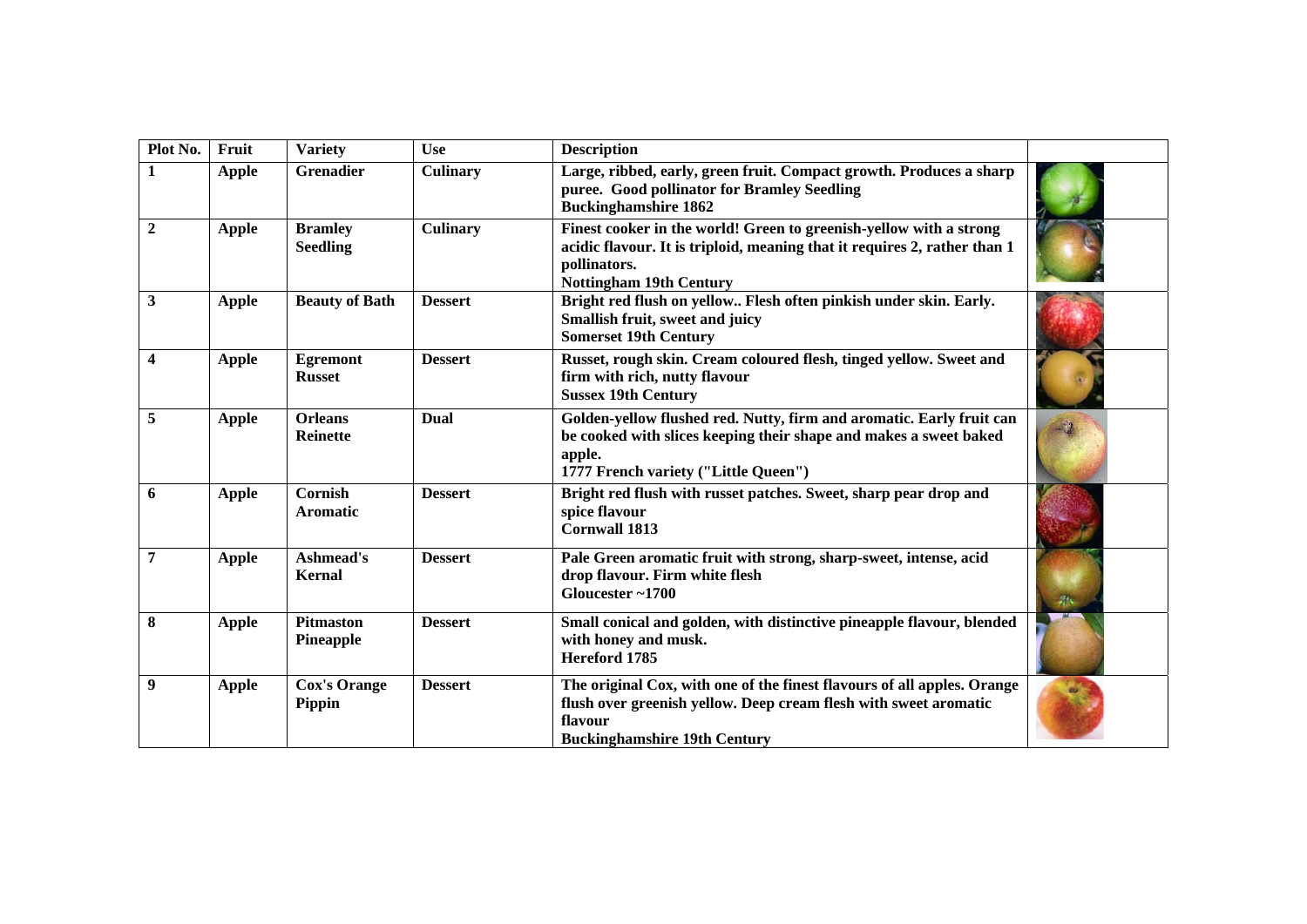| <b>10</b> | Plum          | Czar                              | <b>Dual</b>    | Named after Czar Alexander II's visit to Britain in 1874. Medium,<br>dark purple with sweet yellow flesh. Good for eating, cooking and<br>bottling<br><b>Hertfordshire 1874</b>                                    |  |
|-----------|---------------|-----------------------------------|----------------|--------------------------------------------------------------------------------------------------------------------------------------------------------------------------------------------------------------------|--|
| 11        | <b>Apple</b>  | <b>Merton</b><br>Worcester        | <b>Dessert</b> | Strong Cox flavour improved by crossing Cox Orange Pippin with<br><b>Worcester Pearmain</b><br>Developed by the John Innes Institute in Merton in 1914                                                             |  |
| 12        | <b>Apple</b>  | <b>Merton Russet</b>              | <b>Dessert</b> | Strong aromatic apple. Juicy and crisp on a vigorous tree. Large,<br>darkly russeted fruit. Cross between Sturmer Pippin and Cox<br>Developed by the John Innes Institute in Merton in 1921                        |  |
| 13        | Plum          | Czar                              | Dual           | Named after Czar Alexander II's visit to Britain in 1874. Medium,<br>dark purple with sweet yellow flesh. Good for eating, cooking and<br>bottling<br><b>Hertfordshire 1874</b>                                    |  |
| 14        | Gage          | Cambridge<br>Greengage            | <b>Dessert</b> | Gages are related to plums, but tend to be smaller with a more<br>intense flavour and firmer flesh<br>This variety has small, yellowish-green juicy fruit<br><b>Cambridgeshire 1927</b>                            |  |
| 15        | <b>Damson</b> | Merryweather                      | Dual           | Damsons are also members of the plum family, but often smaller<br>and more acidic. This variety can reach plum size, dark purple with<br>yellow flesh. Can be used both for cooking and eating.<br>Nottingham 1907 |  |
| 16        | <b>Damson</b> | <b>Shropshire</b><br><b>Prune</b> | Dual           | Small, intense flavour blue/purple fruit<br><b>Shropshire 17th Century</b>                                                                                                                                         |  |
| 19        | Plum          | Opal                              | <b>Dessert</b> | Early, medium sized, reddish-purple fruit with superb flavour<br><b>Result of crossing Oulin's Green gage x Early Favourite</b><br>Sweden 1925                                                                     |  |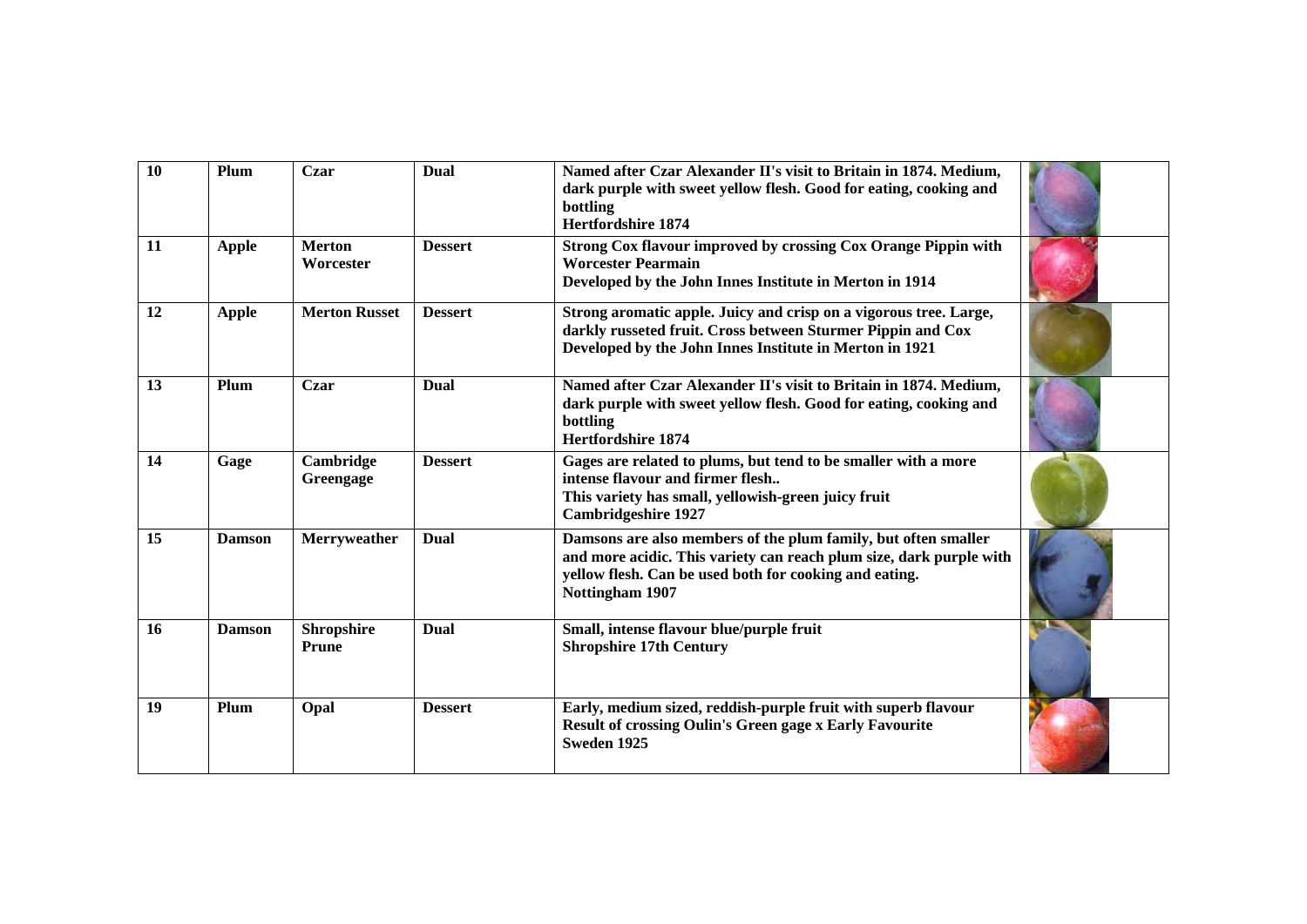| 21 | Pear                     | <b>Buerre Hardy</b>               | <b>Dessert</b>  | Medium large, light green skin almost covered with bronze, rough<br>russet skin. tender and juicy with rose water flavour<br>France 1820                                                                                                                              |  |
|----|--------------------------|-----------------------------------|-----------------|-----------------------------------------------------------------------------------------------------------------------------------------------------------------------------------------------------------------------------------------------------------------------|--|
| 23 | Asian<br>(Nashi)<br>Pear | Kumoi?                            | <b>Dessert</b>  | Native to China, Taiwan, Japan, and Korea. Fruits have a high<br>water content and a crisp, grainy texture, very different from the<br>European varieties . Fruits are round, not pear-shaped with a<br>melon-like flavour. Tend to bruise easily                     |  |
| 27 | Quince                   | Meech's<br><b>Prolific</b>        | <b>Culinary</b> | Quinces are cooked for uses such as Quince jelly ("Quince cheese")<br>as an accompaniment to food such as cheese. Native to SW Asia,<br>Turkey and Iran. Large pear-shaped. Yellow when ripe. USA 1880                                                                |  |
| 28 | <b>Quince</b>            | Vranja                            | <b>Culinary</b> | Quince's are cooked for uses such as Quince jelly ("Quince<br>cheese") as an accompaniment to food such as cheese. Native to SW<br>Asia, Turkey and Iran. Large pale green-yellow and pear-shaped<br>Serbia 1800                                                      |  |
| 29 | <b>Medlar</b>            | <b>Nottingham</b>                 | Dual            | Cultivated since Roman times and popular up to Victorian times,<br>unusual in that the fruit is available in winter. It is eaten after it has<br>"bletted" which is the stage after ripening when the flesh further<br>breaks down. Small russet fruits. 18th Century |  |
| 30 | <b>Cherry</b>            | <b>Merton Glory</b>               | <b>Dessert</b>  | Large, sweet, heart-shaped fruit. A white cherry with early<br>cropping<br>Developed by the John Innes Institute in Merton in 1931                                                                                                                                    |  |
| 31 | <b>Cherry</b>            | <b>Merton</b><br><b>Bigarreau</b> | <b>Dessert</b>  | Firm black cherry, with red flesh and outstanding flavour<br>Developed by crossing Knight's Early Black with Napoleon<br>Bigarreau, by the John Innes Institute in Merton ~1950                                                                                       |  |
| 32 | <b>Cherry</b>            | <b>Stella</b>                     | <b>Dessert</b>  | Large dark red cherry, sweet and juicy with good flavour<br>Canada 1968                                                                                                                                                                                               |  |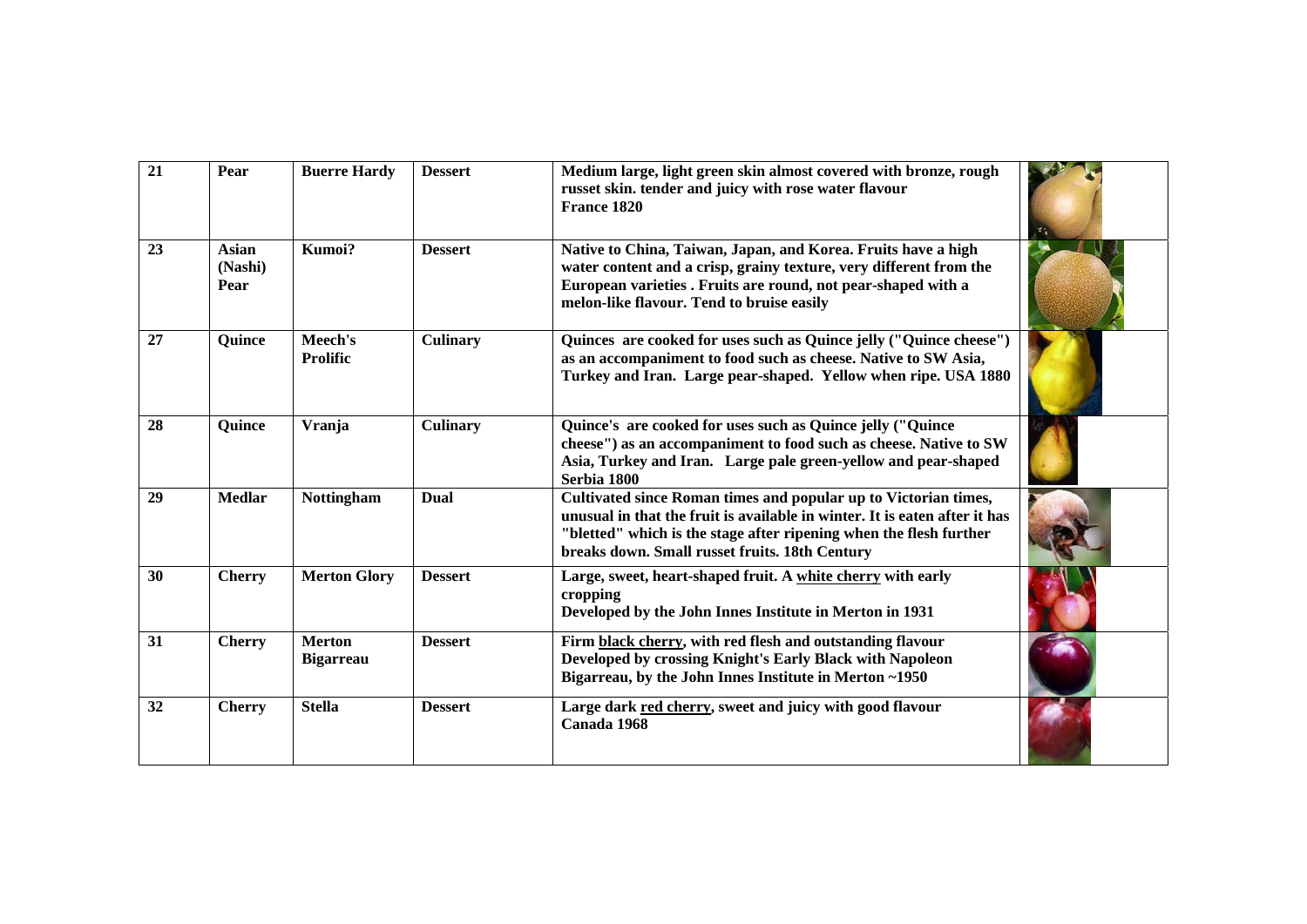| 33 | <b>Apple</b>     | <b>George Neil</b>          | <b>Dual</b>    | Greenish yellow, flushed with orange and red. Sharp eating apple<br>with a delicate taste when cooked<br><b>Kent 1904</b>                                                                                                              |  |
|----|------------------|-----------------------------|----------------|----------------------------------------------------------------------------------------------------------------------------------------------------------------------------------------------------------------------------------------|--|
| 34 | <b>Persimmon</b> | <b>Hana Fuyu</b>            | <b>Dessert</b> | Persimmons are often sold as "Sharon Fruits" in British<br>supermarkets. Fruits are bright orange and waxy in appearance.                                                                                                              |  |
| 35 | Pear             | Doyenne du<br><b>Comice</b> | <b>Dessert</b> | Medium large, pale green changing to yellow, with a red flush.<br>Pale yellow flesh<br><b>France 19th Century</b>                                                                                                                      |  |
| 36 | Pear             | <b>Merton Pride</b>         | <b>Dessert</b> | Large green fruit, turning yellow, with some russeting. Creamy<br>white flesh with strong pear flavour<br>Developed by crossing Glou Morceau with Double Williams at the<br><b>John Innes Institute in Merton 1941.</b>                |  |
| 38 | <b>Mirabelle</b> | <b>Golden Sphere</b>        | Dual           | Mirabelles are members of the plum family, with round/oval<br>shape, with smooth-textured flesh, originating in Asia Minor.<br>Large, golden cherry shaped fruit, with sweet and juicy flesh.<br>Good for bottling, compotes and jams. |  |
| 39 | <b>Mirabelle</b> | <b>Gypsy</b>                | Dual           | Mirabelles are members of the plum family, with round/oval<br>shape, with smooth-textured flesh, originating in Asia Minor.<br>Large bright red fruit with a sweet orange flesh,<br><b>Flavour sugary and rich</b>                     |  |
| 40 | <b>Almond</b>    | Ingrid                      | Dual           | Almonds are not true nuts, but re closely related to peaches and<br>plums. Besides their fruit, they are renowned for their blossom<br>displays in the Mediterranean. This variety is self fertile and<br>reliable in UK climate.      |  |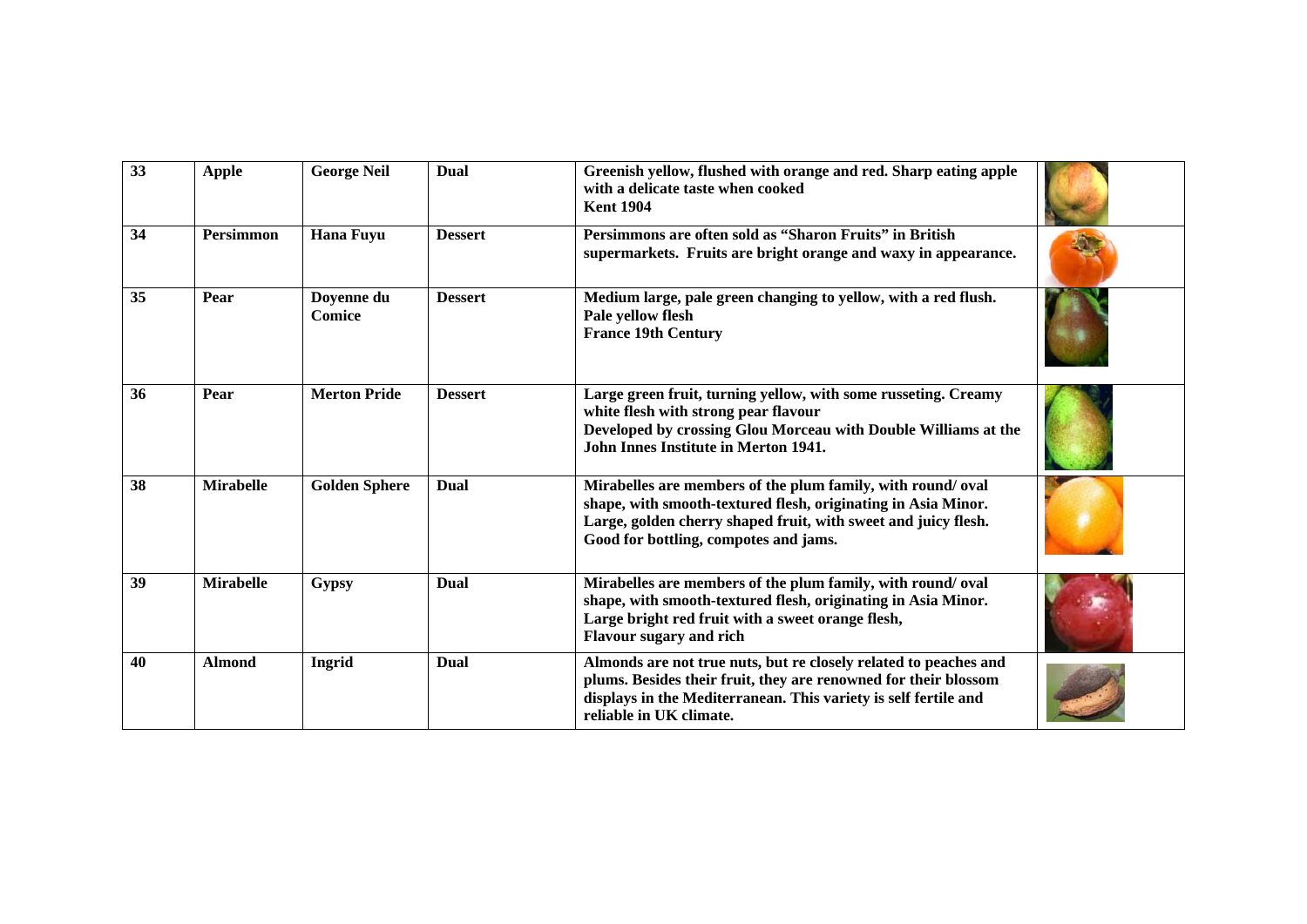| 41 | <b>Almond</b>             | Robijn                               | Dual                                 | Almonds are not true nuts, but re closely related to peaches and<br>plums - you can eat their outer flesh in the same way. This variety<br>is heavy cropping and also self fertile                |  |
|----|---------------------------|--------------------------------------|--------------------------------------|---------------------------------------------------------------------------------------------------------------------------------------------------------------------------------------------------|--|
| 42 | <b>Chinese</b><br>Dogwood | <b>Cornus</b> kousa<br>chinensis     | Dual                                 | Dogwoods are usually known for their profuse white blossom and<br>red leaves in Autumn. Besides the ornamental value, the small red<br>fruits are also edible, or used to make wine. Origin China |  |
| 43 | <b>Blackberry</b>         | <b>Merton</b><br><b>Thornless</b>    | Dual                                 | Compact variety with thornless stems, and of large, sweet, juicy<br>berries with a rich blackberry flavour.<br>Developed by the John Innes Institute in Merton                                    |  |
| 44 | Gooseberry                | <b>Invicta</b>                       | Dual                                 | Large pale green fruits and heavy cropping. Mildew resistant                                                                                                                                      |  |
| 45 | Gooseberry                | Hinomaki<br>Green/<br>Hinomaki Red   | Dual                                 | Very large fruit with excellent flavour and heavy yields. Mildew<br>resistant. Both red and green fruiting varieties                                                                              |  |
| 46 | <b>Gogi Berry</b>         | Wolfberry                            | Cooking                              | Gogi berries (wolfberries), originating in China, have become<br>popular due to claims of high nutritional value as well as some<br>unsubstantiated health claims. Grown for interest.            |  |
| 47 | <b>Japanese</b><br>Quince | 3 varieties of<br><b>Chaenomeles</b> | <b>Culinary</b><br><b>Decorative</b> | Spiny, deciduous shrub, often grown for decorative<br>reasons("Japonica"). Native to Japan, China and Burma. Yellow<br>fruits can be made into jams, compotes etc                                 |  |
| 48 | <b>Raspberry</b>          | <b>Glen Prosen</b><br>and Tulameen   | <b>Dessert</b>                       | Medium sized, firm, round fruits. Aphid resistant. Spine free.<br><b>Summer fruiting</b>                                                                                                          |  |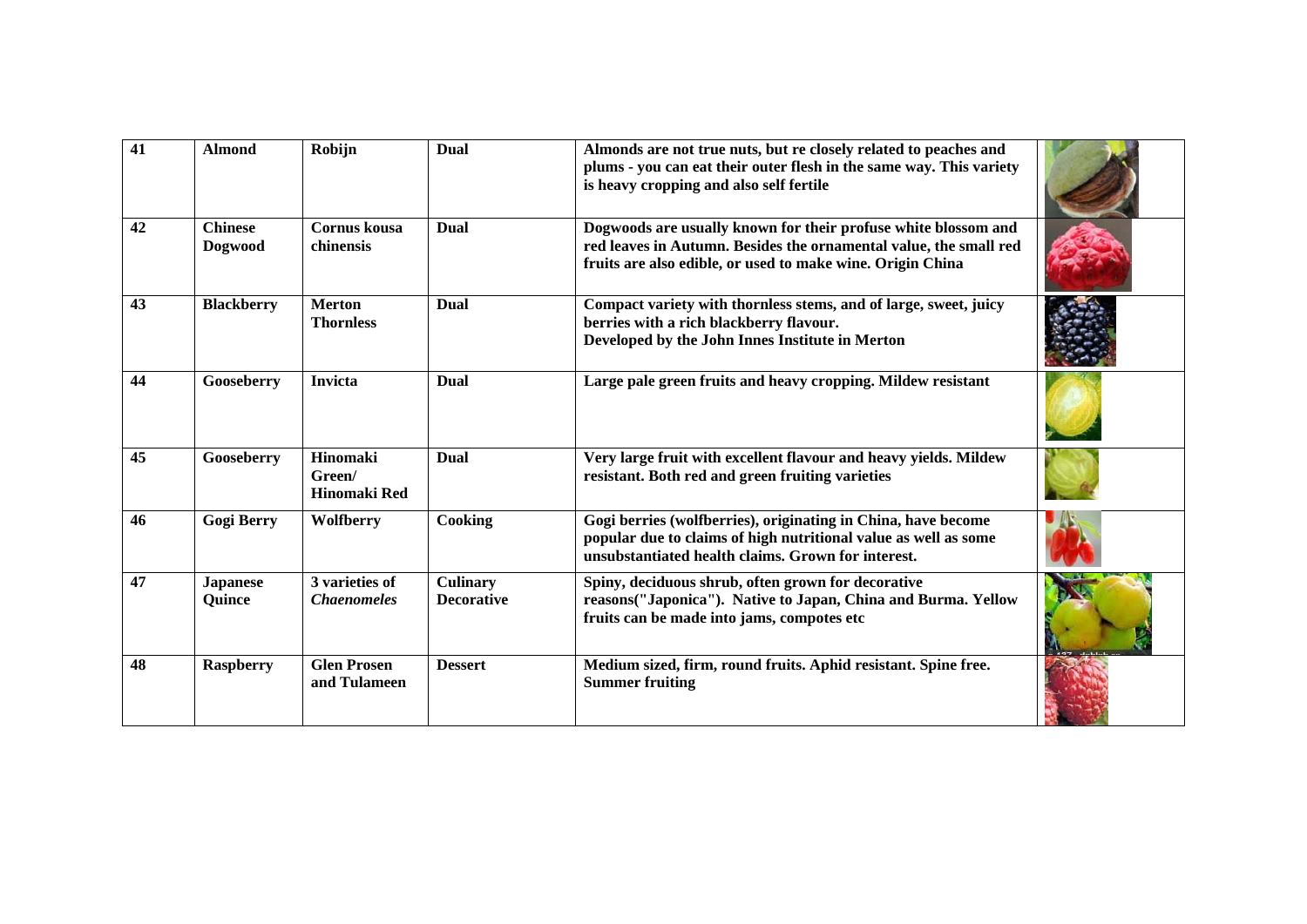| 49 | <b>Raspberry</b>        | <b>All Gold</b>            | <b>Dessert</b> | Autumn fruiting variety with yellow fruits                                                                                                                                                                                            |  |
|----|-------------------------|----------------------------|----------------|---------------------------------------------------------------------------------------------------------------------------------------------------------------------------------------------------------------------------------------|--|
| 50 | <b>Kiwi Fruit</b>       | <b>Jenny</b>               | <b>Dessert</b> | Kiwi fruits originated in China and grow as long, straggling vines.<br>Fruit skin in brown and hairy with a sharp tasting green flesh.<br>This variety is self fertile, while most varieties have separate male<br>and female plants. |  |
| 51 | Whitecurrant            | White<br><b>Versailles</b> | Dual           | Whitecurrants are a development of redcurrants. Mid-Season.<br>Abundant long strings. Sweet. Heavy cropper and reliable                                                                                                               |  |
| 52 | <b>Redcurrant</b>       | <b>Red Lake</b>            | Dual           | Fruit on long trusses, with high juice content and good flavour                                                                                                                                                                       |  |
| 53 | <b>Jostaberry</b>       | <b>Jostaberry</b>          | Dual           | A 3-way cross between blackcurrant, European gooseberry and<br>American Coastal gooseberry. Fruit is colour of blackcurrant with<br>size in between that of blackcurrant and gooseberry. Taste<br>intermediate between the 2.         |  |
| 54 | <b>Blackcurrant</b>     | <b>Ben Lomond</b>          | Dual           | Plump berries with a sharp flavour, heavy cropping and mildew<br>resistant                                                                                                                                                            |  |
| 55 | Honeyberry              | Honeyberry                 | <b>Dessert</b> | A type of honeysuckle native to cooler latitudes of the Northern<br>Hemisphere. The blue-grey berries are edible, of cylindrical shape<br>about 1cm in diameter                                                                       |  |
| 56 | <b>Chilean</b><br>Guava | <b>Edible Myrtle</b>       | Dual           | Originating from South America, the small red fruits of this plant<br>taste like a cross between a strawberry and Candy Floss - a<br>reputed favourite of Queen Victoria.                                                             |  |